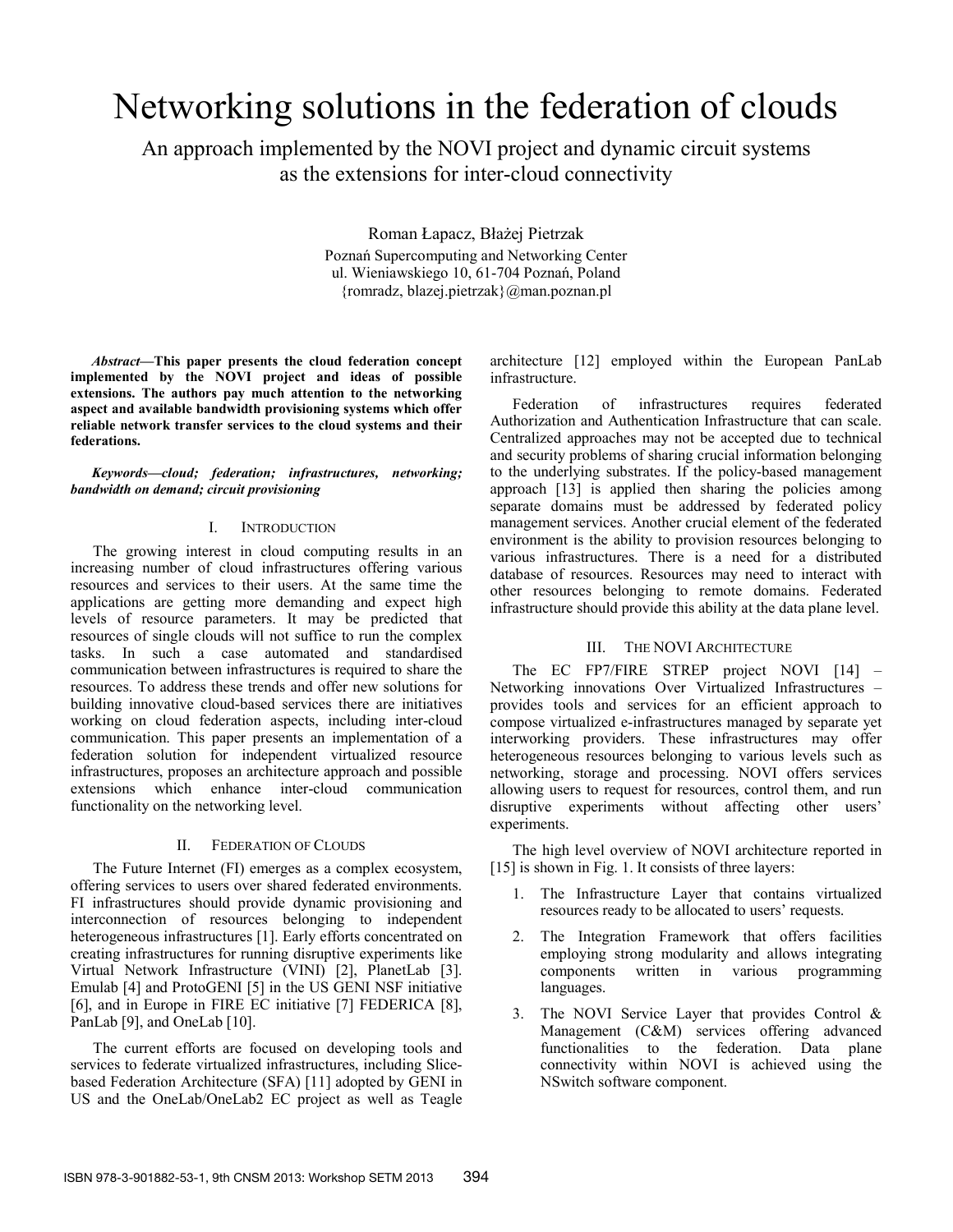Infrastructures offer provisioning of their resources via publicly available application programming interfaces (APIs) encapsulating the underlying implementation details. NOVI minimizes the footprint that is required to provide federated environment and exploits the facilities APIs to reserve resources.

The Integration Framework offers common facilities allowing components written possibly in different programming languages to cooperate with each other. The Services Layer runs within the Java Runtime Environment (JRE) [16] process, although some components are written in the Python language as well. The Integration Framework offers a Python interpreter that allows for running components written in Python inside the Java process. The logging facility provides a uniform service for logging important system information which makes an administrator's life easier. The components communicate synchronously as well as asynchronously depending on their needs. The Integration Framework offers both methods providing a dedicated event queue for the asynchronous communication. Orchestration of all components is also one of the responsibilities offered by The Integration Framework. The components only specify what they need and the process of wiring is performed automatically by the framework.



Fig. 1 : The NOVI architecture [15].

NOVI API provides a facade to all C&M services. It accepts requests incoming from authenticated users, delegates them to appropriate NOVI components and provides a feedback to users on how their request is being handled. Users can follow the process of creating the requested topologies in real time. API may receive requests from NOVI GUI or from the clients using the Representational State Transfer (REST) API interface.

The Resource Information Service (RIS) is responsible for providing information about all resources available for users. It acts as a single point of contact for the whole NOVI service layer to acquire information about the status of virtual and substrate resources. The resource discovery locates and retrieves information across all federated substrate networks in a distributed way allowing for a scalable query process.

The Intelligent Resource Mapping (IRM) service maps the requested topology into underlying virtualized substrate resources. The inter-domain Virtual Network Embedding (VNE) problem can be divided into the following subproblems [17]:

- Splitting the request between infrastructure providers
- Solving the intra-domain VNE problem.

Intra-domain mapping algorithms tailor-made for the specific underlying substrate allow to optimize resource utilization. The IRM service uses the RIS service to find available resources for mapping. Then it uses an infrastructure specific embedding algorithm to choose map optimal resources. Each infrastructure provider must extend the NOVI service layer with an appropriate implementation of the embedding algorithm.

The policy service (PS) manages services by control policies, following the policy-based management approach [18]. It supports access control policies that specify the authorization rights to resources and event-condition-action policies triggering actions when the event under a given condition happens like a resource failure. Inter-domain policies are defined in the form of mission policies. The authentication service is testbed-specific and must be implemented by the infrastructure provider.

The monitoring service provides information about substrate and slice monitoring. The heterogeneous federated environment consists of a diverse combination of monitoring tools deployed on different infrastructures. This service provides a uniform way to access them. It provides hooks and configuration files that must be updated by infrastructure providers so that the monitoring service can be applied on the substrate.

The Request Handler (RH) service is an intermediate component between the NOVI services and the underlying substrate resources exposed via public infrastructure APIs. The responsibility of RH is to translate NOVI requests into infrastructure public API and analyze the responses received from the testbeds. NOVI implemented SFA RH to communicate with PlanetLab and FEDERICA testbeds that provide their functionalities via SFA API [19].

The NOVI Distributed Virtual Switch (NSwitch) provides a unified way of interaction between heterogeneous domains at the data plane level. It considers concurrence, isolation and programmability aspects, and allows to connect virtual entities belonging to different domains at layer 2. Each platform provider must implement the NSwitch service dedicated to their platform.

As a proof of concept NSwitch was developed for FEDERICA and PlanetLab infrastructures. These two testbeds use dissimilar communication protocols and virtual machines hypervisors. PlanetLab does not provide data-plane connectivity options. It relies on legacy Internet protocols like IP/BGP that cannot be overridden by the user, while FEDERICA offers Juniper logical routers and Ethernet connectivity based on L2 VLAN technology. In order to federate PlanetLab with FEDERICA resources Ethernet over the GRE (EGRE) [20] protocol was used to provide point-topoint virtual network functionality to a virtual resource over the Internet. Performance evaluation measurements indicated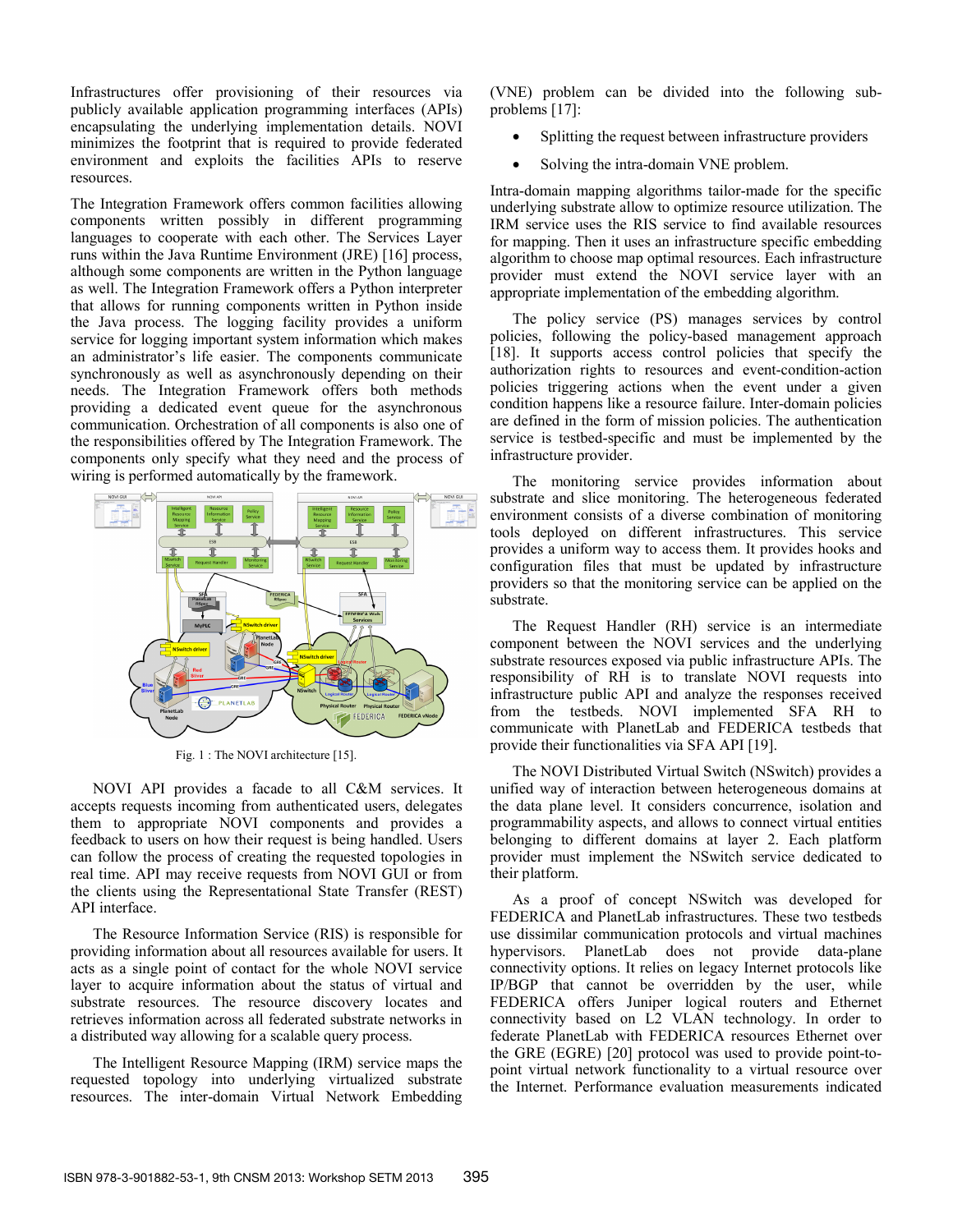that this stitching approach provides minimal performance degradation compared to physical (substrate) entities [21].



Fig. 2 : L2 federation example [13].

Due to Juniper MX 480 router limitations deployed at the FEDERICA side, GRE tunnel interfaces could not be tagged with VLAN IDs. Therefore, an additional NSwitch node was deployed on FEDERICA substrate to translate GRE tunnels from PlanetLab into VLAN IDs at the FEDERICA side and vice versa as depicted on Fig. 2 .

#### IV. DYNAMIC CIRCUIT SYSTEMS AND THEIR POTENTIAL

In the recent years one can observe fast progress of works on advanced middleware systems which automate establishing network circuits in multi-domain environments. Those efforts were mainly driven by two factors: 1) presence of applications that transfer high volumes of data and require a guaranteed minimum bandwidth and a minimized level of packet loss (e.g., The Large Hadron Collider, LHC, producing on average 15 PBytes of data a year, with data distribution around the world), and 2) integration of independent systems within international collaboration initiatives (e.g., Open Grid Forum - OGF [22]) in order to provide multi-domain seamless end-toend connection services in heterogeneous networks. For the moment the NOVI solution for connecting independent infrastructures is based on basic tunneling configurations but the architecture of the NSwitch networking component allows to implement an interface to one of the existing circuit provisioning systems (Fig. 3). Such an interface would be an abstract layer with control mechanisms to manage an underlying network infrastructure that is composed of devices of different vendors, implemented in different technologies and deployed in different network domains.



Fig. 3 : Circuit provisioning systems between clouds and multi-domain network infrastructure

The networking component of NOVI does not have to communicate with provisioning systems directly. The standardization community OGF offers a solution called Network Service Interface (NSI) [23] that defines standardized communication. In general, the main objective of NSI is to provide a unified communication method enabling independent single domain resource management tools to collaborate at the global scale providing multi-domain services in heterogeneous environments [24]. For the moment, NSI is supported by a set of provisioning systems, i.e. AutoBAHN [25], OpenDRAC [26], DynamicKL, G-Lambda [27], OpenNSA [28], and OSCARS [29].

The benefits of provisioning tools that can be offered to the clouds are also known to BonFIRE [30]. This is an EU-funded project that provides facilities for large scale experimentallydriven cloud research (see Fig. 4). One of its networking scenarios is based on connections between resources of independent clouds created by a provisioning tool. The scenario is implemented by AutoBAHN, a GÉANT [31] system for establishing dynamic circuits over the global research and education (R&E) network infrastructures.



Permanent (~350cores/30TB) & On-Request (theoretically 3000+ cores) infrastructures Note: network links indicative only

Fig. 4 : The BonFIRE infrastructure [30]

The work on integrating highly distributed and complex systems, like clouds, with provisioning tools shows the potential in this research scope. Also new ideas and efforts [32] integrating Software-defined networking (SDN)/OpenFlow [33][34] with NSI may bring valuable results that will be used in the future to improve networking in federated clouds.